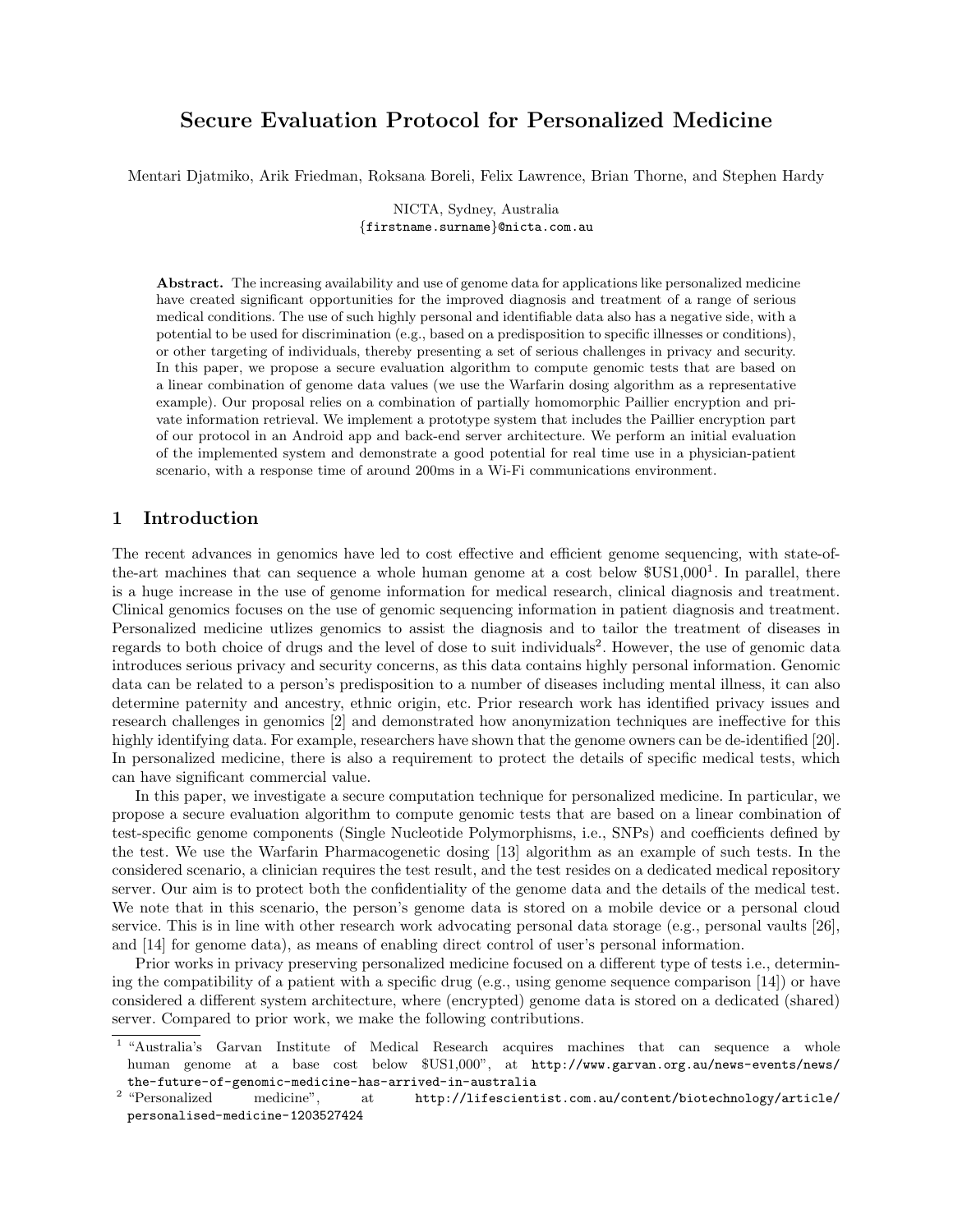We propose a secure computation scheme for privacy preserving genomic personalized medicine tests. Our proposal relies on a combination of partially homomorphic encryption (Paillier encryption [30]) and private information retrieval (PIR) [11].

We study the feasibility of the scheme for the Warfarin dosing test example, considering the communications and computation complexity. We show that the scheme using a constant rate PIR mechanism based on [19] would enable private computing based on genome data, while requiring a relatively small communications overhead of under 100 kB.

We implement a prototype application of the Warfarin dosing test. This comprises an app and the backend server implementing Paillier encryption. We characterize the performance of our application and show that, compared to a scheme that offers no privacy, the delays introduced by the partially homomorphic based computation are in the order of 200 ms (for a 1,024 bit public key encryption). This is in line with delays deemed acceptable for online browsing [22] and could therefore be considered acceptable for general public (i.e., patient) use. Future work includes evaluation of the app via a user acceptability study.

The organization of the paper is as follows. In Section 2 we present the common use cases for genome data use and formulate the problem. The background on cryptographic protocols is discussed in Section 3 and we present the proposed secure computation protocol in Section 4. In Section 5 we present a preliminary implementation and characterization, followed by the discussion in Section 6. Section 7 discusses the related work in genome privacy. We conclude in Section 8.

# 2 Use Cases for Computing Based on Genome Data

In this section, we describe the use cases considered more broadly in our work and a specific personalized medicine case that we address in the remainder of the paper.

We envisage a scenario where the patients have direct control of their genome data, that is stored either in the patient's mobile device or in a personal cloud. The genome data is encrypted (and permuted for the latter case), to enable privacy protection from the cloud operator and to ensure that any security breach in either the mobile device or the cloud storage will not expose the valuable data. We note that in the cloud storage case the patient would still have direct control of access to data, via the encryption key stored on their mobile device. Therefore, the patient's explicit agreement is required for any use of their data. In the remainder of the paper we consider the use of a mobile device, but the approach we describe can be easily extended to support personal cloud storage.

There are a number of possible use cases for genome data, we summarize the common examples below.

Personalized medicine: During a clinical consultation, a doctor needs to prescribe a drug to treat a patient for a diagnozed illness; for this treatment, a personalized dose based on the patient's genetic information and general traits (age, height, weight, etc.) needs to be calculated. The dose is an outcome of a specific test (selected by the doctor), that resides, e.g., on a medical repository (server). The dose calculation may be the confidential intellectual property of a pharmaceutical company, and therefore cannot be revealed to the doctor or transferred (in the clear) to the patient's device.

Medical research setting: A medical researcher is investigating the association between a given disease and the presence of certain variations in an individual's genome. The scientist designs an algorithm that can detect these associations, taking into account confounding factors such as environment. In order to be able to access a large pool of genome data, volunteers are invited to take part in the test. The test algorithm is uploaded into the individual's mobile devices, executed and the result (statistically aggregated genome data) is returned to the researcher. In addition, the user may be asked to answer questions relating to the confounding factors, and other data relating to these factors may be collected from their devices.

The main difference between the two use cases is the type of algorithm being evaluated: in the first case, the calculation comprises a combination, e.g., string matching or a linear combination of genome data of a single user and the test data; in the second case, a (large) number of genomes are utilized to calculate more complex statistical functions. In the remainder of this paper, we focus on the personalized medicine use case.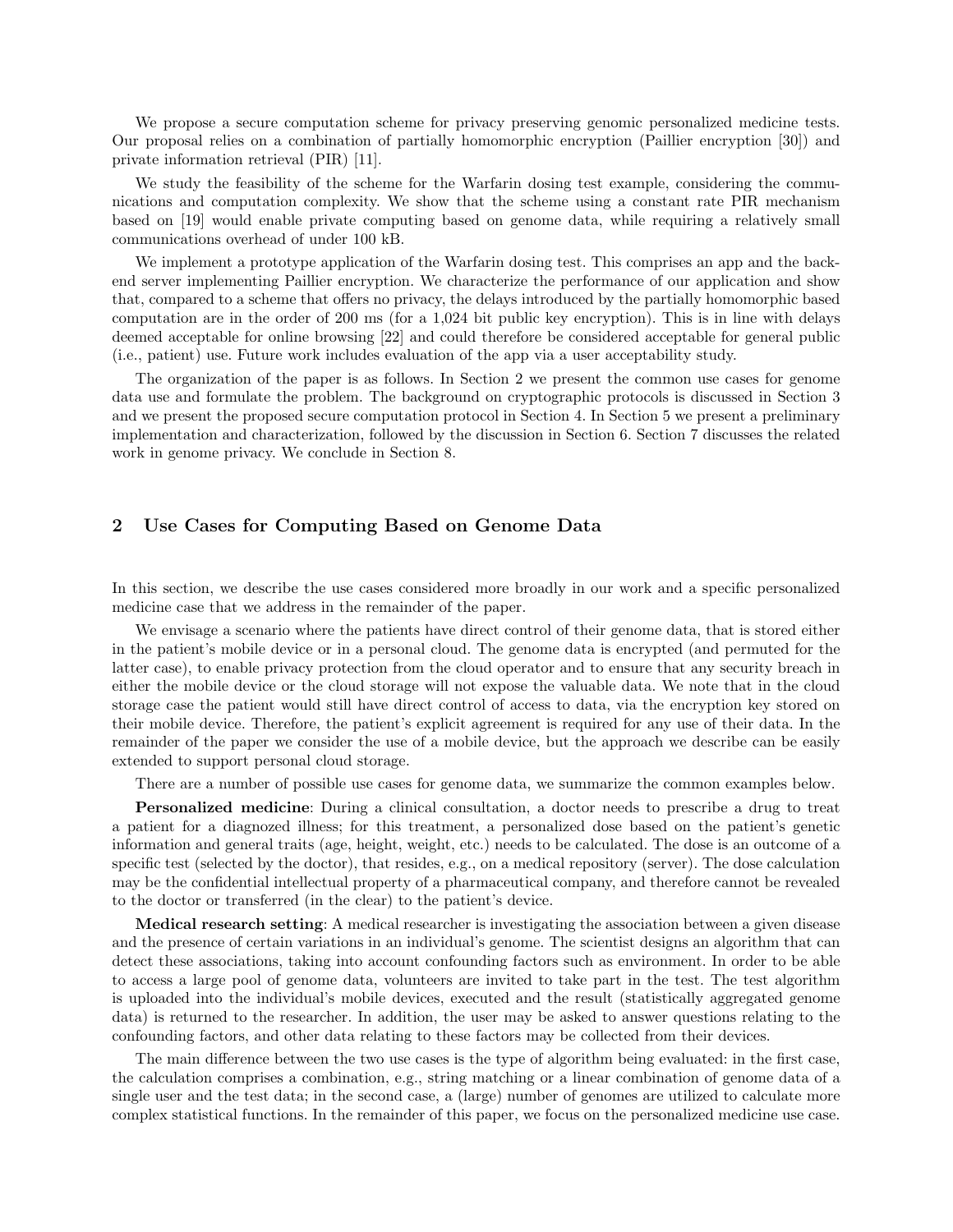### 2.1 Personalized Medicine in a Clinical Setting

Dose calculation for personalized medicine<sup>3</sup> uses genetic variation from the patient's genome, such as Single-Nucleotide Polymorphisms (SNPs). SNP refers to DNA sequence variation which occurs when a single nucleotide in the genome differs between members of a biological species or a paired chromosome within the same species. DNA consists of nucleotides (i.e., organic molecule that serves as a subunit of DNA), which has four nuclelobases (alphabets): guanine (G), adenine (A), thymine (T) and cytosine (C). As a consequence, the SNPs also consist of the four alphabets. Based on dbSNP Build  $138^4$ , the total number of SNPs in human DNA as of April 2013 is 62, 676, 337 (44, 278, 189 SNPs have been validated). Note that the number of SNPs is calculated based on the available human DNA samples, and as a result the number may increase in the future as more DNA samples become available.

We use the Warfarin dose calculation as an example personalized medicine test. The pharmacogenetic weekly Warfarin dose algorithm, summarized in Table 1, uses a combination of the patient's genomic and non-genomic data. The non-genomic (general traits) data include physical traits (i.e., height and weight), demographic information (i.e., age and race) and whether the patient takes certain medications (i.e., enzyme inducer and amiodarone status). The genomic data focus on the genetic variation of two genes, CYP2C9<sup>5</sup> (a gene which produces enzyme that metabolises Warfarin ) and VKORC1<sup>6</sup> (a gene for which mutation can be associated with Warfarin resistance).

Table 1. Pharmacogenetic Warfarin Dose Algorithm [13, Supplementary Appendix S1e.]

# 5.6044  $0.2614 \times \text{Age}$  (decades)  $+$  0.0087  $\times$  Height (cm)  $+$  0.0128  $\times$  Weight (kg)  $0.8677 \times$  VKORC1 A/G  $1.6974 \times$  VKORC1 A/A − 0.4854 × VKORC1 genotype unknown  $0.5211 \times CYP2C9$  \*1/\*2  $0.9357 \times$  CYP2C9  $*1/*3$ − 1.0616 × CYP2C9 \*2/\*2  $1.9206 \times CYP2C9$  \*2/\*3  $2.3312 \times CYP2C9$  \*3/\*3  $-0.2188 \times CYP2C9$  genotype unknown  $0.1092 \times$  Asian race − 0.2760 × Black/African American race  $0.1032 \times$  Missing/mixed race  $+$  1.1816  $\times$  Enzyme inducer status − 0.5503 × Amiodarone status Square root of weekly Warfarin dose

#### 2.2 Problem Formulation

The actors in the personalized medicine use case and the interactions between them are shown in Figure 1. The medical practitioner (physician) initially authorizes the patient (client device) to access a specific

<sup>5</sup> Cytochrome P450, family 2, subfamily C, polypeptide 9 (http://www.ncbi.nlm.nih.gov/gene/1559)

 $3$  "SNPs  $-$  a shortcut to personalized medicine", at http://www.genengnews.com/gen-articles/ snps-a-shortcut-to-personalized-medicine/2507/

<sup>4</sup> dbSNP is a free public archive of genetic variation hosted by NCBI, Build 138 is available at http://www.ncbi. nlm.nih.gov/projects/SNP/snp\_summary.cgi?view+summary=view+summary&build\_id=138

 $6$  Vitamin K epoxide reductase complex, subunit 1 (http://www.ncbi.nlm.nih.gov/gene/79001)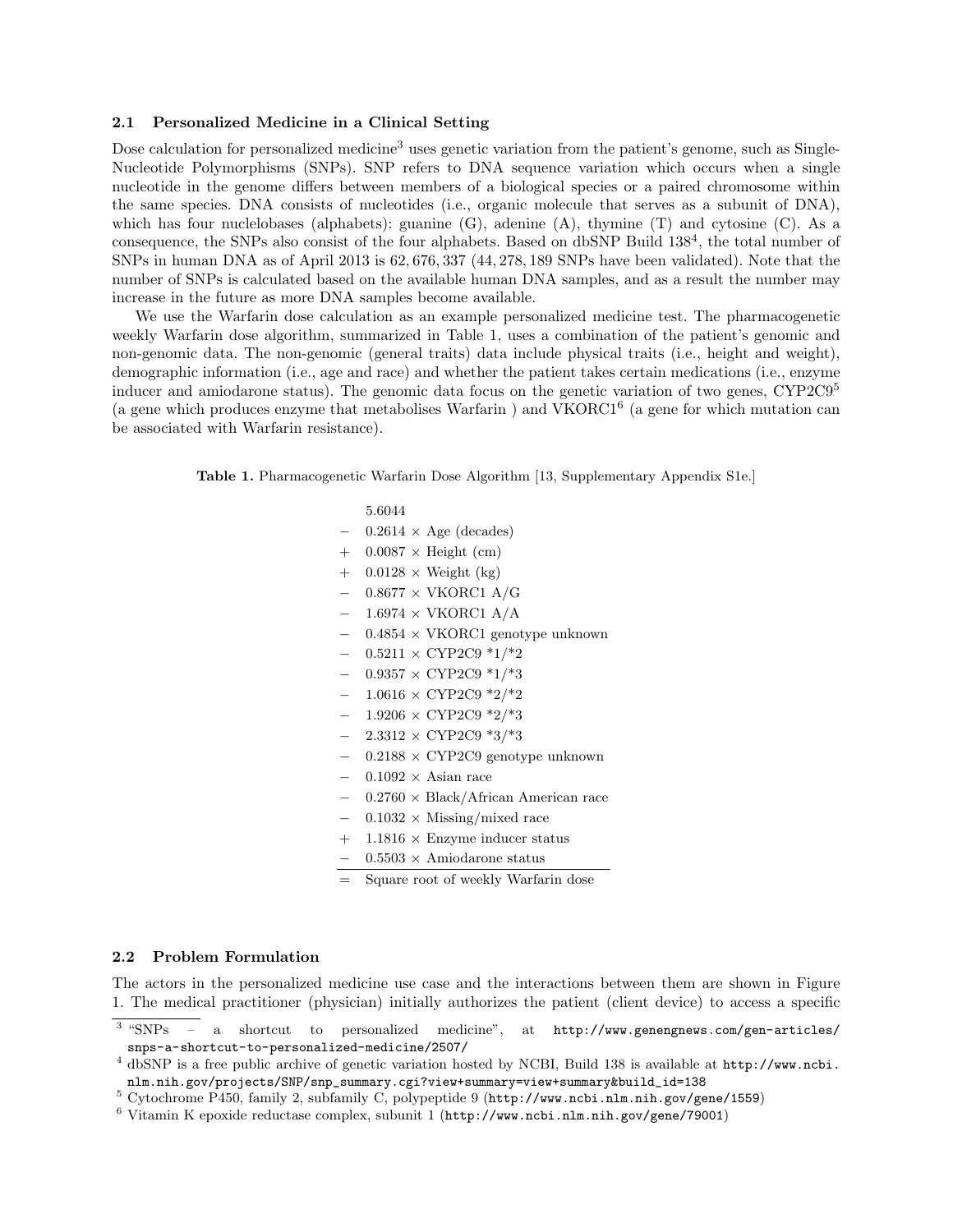server-based medical test from the test library; this could be done e.g., via a bespoke app that would scan a QR code on physician's screen, thus obtaining an access token. The device subsequently downloads this test. We assume that test calculations are performed on the client's mobile device and that the medical server can also perform some related computing functions. The device derives the test result, which can subsequently be used for prescribing the medication dose. In the following, we focus on the interactions between the client device and the medical server, as authentication is a standard component of online systems (we will present an example app designed for this scenario in Section 6).



Fig. 1. Personalized medicine scenario and players

Threat Model The computations in this scenario need to consider the confidentiality of (1) the patient's data (i.e., the genome and other personal data should not be revealed to the test provider); and (2) the personalized dose formula which may be the pharmaceutical company's trade secret (i.e., the dose formula should not be revealed to the client). We consider the honest-but-curious adversarial model, where one of the participants attempts to infer the input data of another participant (i.e., the dose calculation for the patient and the genome data for the test provider) while conforming to the protocol.

Formal Description We formally describe the problem for the Warfarin dosing algorithm, presented in Table 1. The algorithm is a linear combination that uses input data from the patient (i.e., the client) and coefficients from the test provider (the server). Note that the Warfarin dosing formula coefficients consist of fixed-point values with a precision of 4 digits. For the simplicity of securely computing the formula, we assume that all input data are integers. To enable integer based computation of floating point coefficient values (for the Warfarin example), each coefficient should be up-scaled by  $10^4$ . After the result of the computation is obtained, scaling down by the appropriate factor results in the correct computation outcome.

Let us assume that the client stores the patient's data (both genomic and non-genomic) in a vector. Furthermore, we assume that both the server and the client know the type of data in the vector, given a specific location (e.g., the data in location index  $i$  is patient's age).

The client input consists of variables  $x_1, x_2, \ldots, x_n$ , which correspond to the patient's genomic (i.e., genome variation such as SNPs) and non-genomic data. Each  $x_i$  is either an integer value (e.g., age in decades or height in cm) or it could be a binary indicator (e.g., of whether the patient exhibits a certain genetic variation, where 1 means the presence of the variation). The server inputs consist of a vector of coefficients  $c_1, c_2, \ldots, c_m$ . We first define a data subset of size l that will be combined (securely) with the m coefficients, taking into account the values of genetic variations. We assume, without loss of generality, that the first set of j coefficients is related to non-genomic data (this would be a simple reorganization of the information in Table 1). Therefore:  $x_{i_1}, \ldots, x_{i_j}$  represent non-genomic data and  $x_{i_{j+1}} \ldots x_{i_l}$  represents genome related client data. Finally, genetic variations used in the proposed protocol described in Section 4 necessitate the definition of processed values that will be used for computing:  $x'_{i_1}, \ldots, x'_{i_m}$ . We note that the secure computation used in this paper is defined as a linear combination of the elements of two vectors:  $c_1, c_2, \ldots, c_m$  and  $x'_{i_1}, \ldots, x'_{i_j}, x'_{i_{j+1}}, \ldots, x'_{i_m}$ . The final goal of the protocol is for the client to learn  $\sum c_i \cdot x'_i$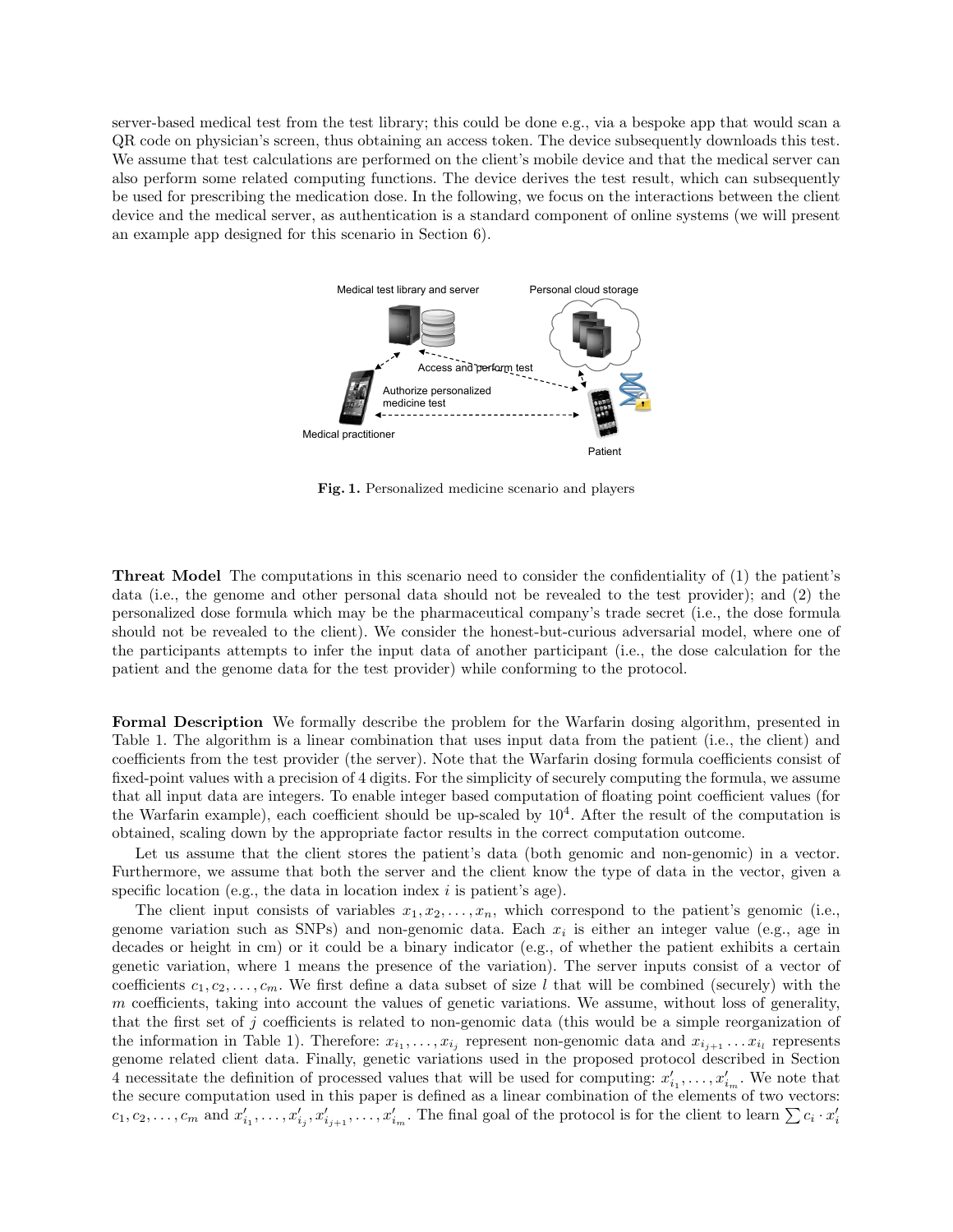(without learning anything else about the inputs from the server), and for the server to learn nothing. I.e., we securely evaluate the function  $f({x'_{i}}), {c_{i}}) \rightarrow (\sum c_{i} \cdot x'_{i}, \perp)$ .

#### 2.3 Communication and Computation Constraints

To design a practical solution (as presented in Section 6) we need to consider the communication and computation constraints of the client mobile device. As we assume that in the clinical setting, the secure evaluation to compute the Warfarin dose is performed during a patient's visit to the doctor, we relate the computation constraints and data transmission delays to the total delay experienced by the patient. Overall, the secure evaluation should not be longer than the delay of a standard online service, e.g., web page access during browsing – we assume that this would be the most familiar delay for most patients and therefore acceptable.

# 3 Background

Based on the problem description outlined in Section 2, the target secure computation could be divided into two components: a method to enable secure combination of a linear combination of values in the client device (so that both personal data and test coefficients remain confidential) and a mechanism that enables secure access of information in a way that the accessed party does not learn what is retrieved (the mechanism to keep the locations to which the coefficients relate to confidential). To address these, we consider two types of cryptographic techniques, described below. We note that an alternative approach considering a mechanism that can deliver both components with one type of solution is a subject for future study.

Partially homomorphic encryption techniques enable computation of a linear combination of encrypted values, as long as the addition and multiplication are not performed in a single step. As a good compromise between the provided security and complexity of the scheme, we consider the use of Paillier cryptosystem [30].

The secure selection of the patient's input data can be achieved in a number of ways. Using a naive approach, the server could send a vector of (probabilistically encrypted) coefficients to the client, with a length equivalent to the total number of the input data and the non-used elements represented as 0s. This simplistic solution is not practical due to the high communication overhead, since the patient's input data has around 62 million elements (note the Warfarin evaluation only uses less than 18 input data). A more complex solution could be achieved by k-out-of-n Oblivious Transfer (OT) [12, 27]. However, the communication complexity of k-out-of-n OT protocol is similar to the complexity of the naive solution. In this work, we focus on Private Information Retrieval (PIR) techniques [1,9,11,19,25], as here the communication complexity is bounded (i.e., it is expected to be sublinear to the size of the patient's input data) [29], resulting in a (theoretically) feasible solution.

### 3.1 Paillier Cryptosystem

Paillier cryptosystem [30] is an encryption scheme with additive homomorphic properties. Encryption and decryption using Paillier scheme require, respectively, a public key  $(n, g)$  and a private key  $(\lambda, \mu)$ . The public key is calculated as:  $n = p \cdot q$  (where p and q are large prime numbers) and q is a random integer, where  $g \in \mathbb{Z}_{n^2}^*$ . The private key is computed as:  $\lambda = \text{lcm}(p-1, q-1)$  and  $\mu = (L(g^{\lambda} \mod n^2))^{-1} \mod n$  (where  $L(u) = \frac{u-1}{n}$ . Given the public key, a plaintext s can be encrypted by calculating  $g^s \cdot r^n \mod n^2$ , where  $r < n$  is a random number. In addition, decryption of ciphertext c requires both the public and private key, and is performed by evaluating  $L(c^{\lambda} \mod n^2) \cdot \mu \mod n$ .

The homomorphic properties of the Paillier cryptosystem are as follows:

- 1. The sum of two plaintexts  $s_1 + s_2 \mod n$  can be calculated by decrypting the product of two ciphertexts  $(D(E(s_1) \cdot E(s_2) \mod n^2))$ , or the product of a ciphertext with g to the power of a plaintext  $(D(E(s_1) \cdot g^{s_2}))$  $mod\;n^2$ ).
- 2. The multiplication of a plaintext and a constant  $s_1 \cdot K \mod n$  can be calculated by decrypting ciphertext to the power of the constant  $(D(E(s_1)^K \mod n^2)).$

As discussed in Section 2.2 the dose calculation represents a linear combination and hence partial (additive) homomorphic cryptosystem is sufficient for this purpose.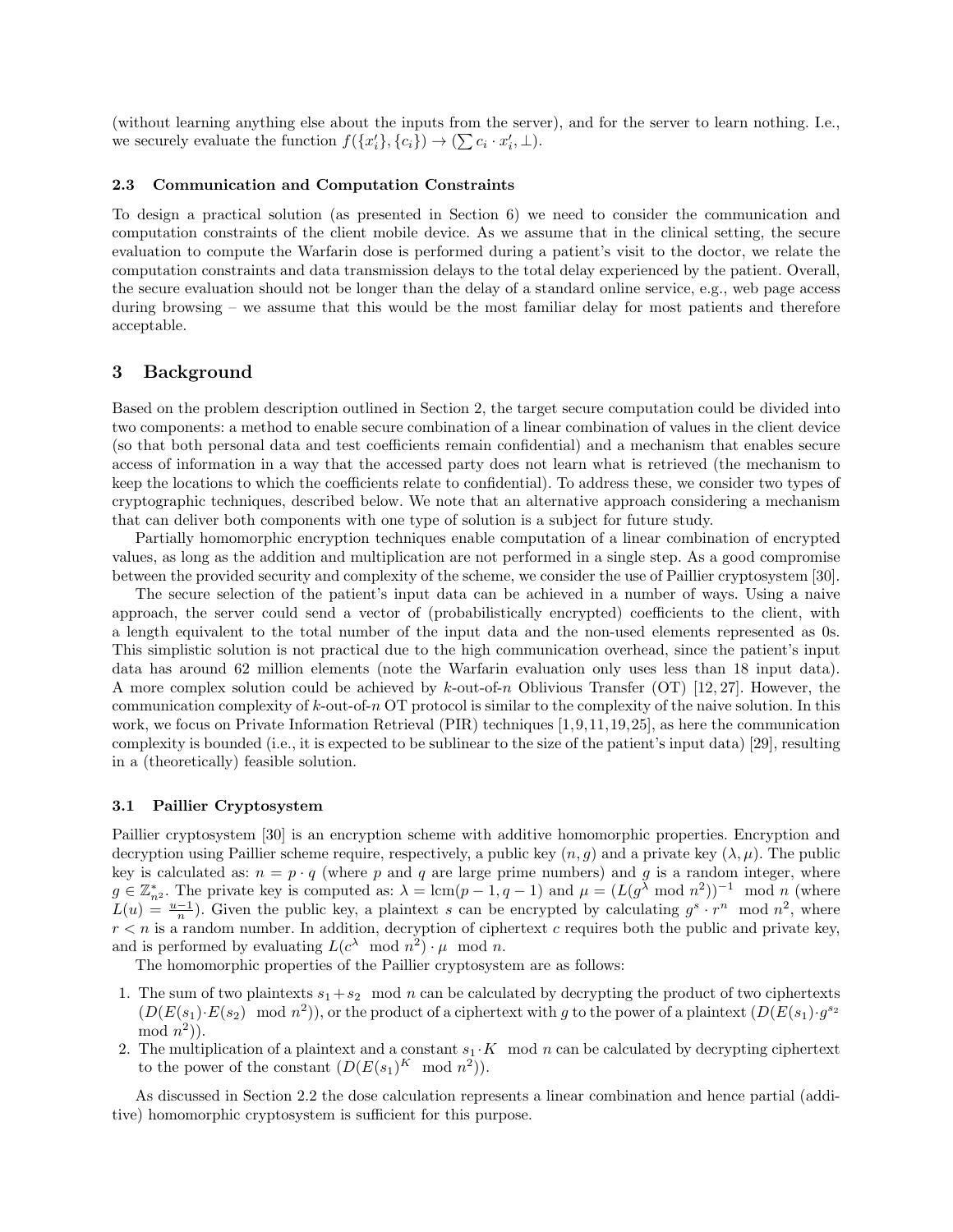#### 3.2 Private Information Retrieval

Private Information Retrieval (PIR) [9, 11, 19, 25] is a two-party cryptographic protocol that allows a user to retrieve an item from a database, without revealing any information about the retrieved item to the database (however, with no guarantee for the confidentiality of the database). Note that in our case, the database represents the patient's input data stored in the client device and the PIR user is the server. [11] proves that the simplest PIR method is to send the whole database to the user. While this method provides information theoretic security, it is inefficient due to high communication overhead.

Chor et al. propose PIR with information theoretic security [11], which assumes multiple copies of the database are stored in different servers, and that the database is a binary string of length  $n$ . The proposed mechanism uses two servers and has communication complexity of  $O(n^{\frac{1}{3}})$ . In [25], Kushilevitz and Ostrovsky propose PIR scheme using a single database based on the intractability of quadratic residuosity problem. Hence, unlike the previous PIR scheme, this scheme only provides computational security. The scheme's communication complexity is  $2^{O(\sqrt{\log(n)} \cdot \log \log(n))}$ , which is less than  $O(n^{\epsilon})$  for any  $\epsilon > 0$ . Cachin et al [9] propose an improvement to Kushilevitz and Ostrovsky's scheme for a single-database PIR which is based on  $\phi$ -hiding assumption. Given  $\phi$  is Euler's totient function,  $\phi$ -hiding assumption refers to the intractability to decide whether a given small prime divides  $\phi(m)$ , where m is a composite integer of unknown factorization. Note that computing  $\phi(m)$  is as hard as factoring m. The communication complexity for the scheme is poly-logarithmic  $(O(log^8(n))$ , given the security assumption).

In [19], Gentry and Ramzan propose an efficient single database Private Block Retrieval (PBR), an extension of PIR where a user can retrieve a block of data of size d bits, using smooth subgroups (i.e., subgroups that have many small primes dividing their order). The proposed scheme divides the database to blocks of data of size l and associates each block of data with a small prime number. A query generated by the user is essentially a description of a cyclic group  $G$  where the order is divisible by the small primes. Then the database is encoded using Chinese Remainder Theorem, that is, given  $C_i$  is a block of data and  $\pi_i$  is the corresponding small prime number, the database can be encoded by  $e \equiv C_i mod(\pi_i)$  for all i. After receiving  $g^e \in G$  (where g is a random element of G), the user can recover the block that it wants by computing a discrete logarithmic computation using the Pohlig-Hellman method [31]. For retrieving multiple blocks, the database is permuted every time the user retrieves a new block of data. The communication complexity of this scheme is  $O(k+d)$ , where k refers to the security parameter  $(k \geq \log n)$  and d refers to the size of the retrieved block. Despite the low communication complexity, the scheme's computation complexity is  $\Theta(n)$ .

The scheme proposed by Aguilar-Melchor and Gaborit in [1] aims to lower the computational complexity of single database PIR. They propose a scheme based on linear algebra techniques using lattices, where the security is based on the hardness of the differential hidden lattice problem. Compared to Gentry and Ramzan scheme, the scheme by Aguilar-Melchor and Gaborit has lower computational complexity, since it does not rely on modular multiplication operations, yet its communication complexity is slightly higher [1]. However, as stated in [28], the scheme is still relatively new and its security is not as well understood as the PIR scheme, which is based on number theory.

# 4 Secure Evaluation of Warfarin Dose

The proposed secure evaluation protocol comprises three main steps: (a) the server securely selects the patient's data, used for the secure evaluation; (b) the server processes the (encrypted) patient's genomic variation data; and (c) the client performs secure computation. There are also some additional preliminary steps for both client and server, as described below. Figure 2 shows an overview of the protocol, while the full details of the protocol are presented in Algorithm 1. We discuss the steps in detail below.

In the protocol description, we denote by  $E_s(.)$  and  $D_s(.)$ , respectively, the encryption and decryption operations using the server's keys and by  $E_c(.)$  and  $D_c(.)$  the corresponding operations using the client's encryption keys. We use the notations defined in Section 2; we remind the reader that the client has a total of n data records (including both genomic and generic personal data) and that the server has  $m$  test-specific coefficients, that need to be combined with client's data to calculate the personalized medicine algorithm, e.g., the Warfarin dosing formula.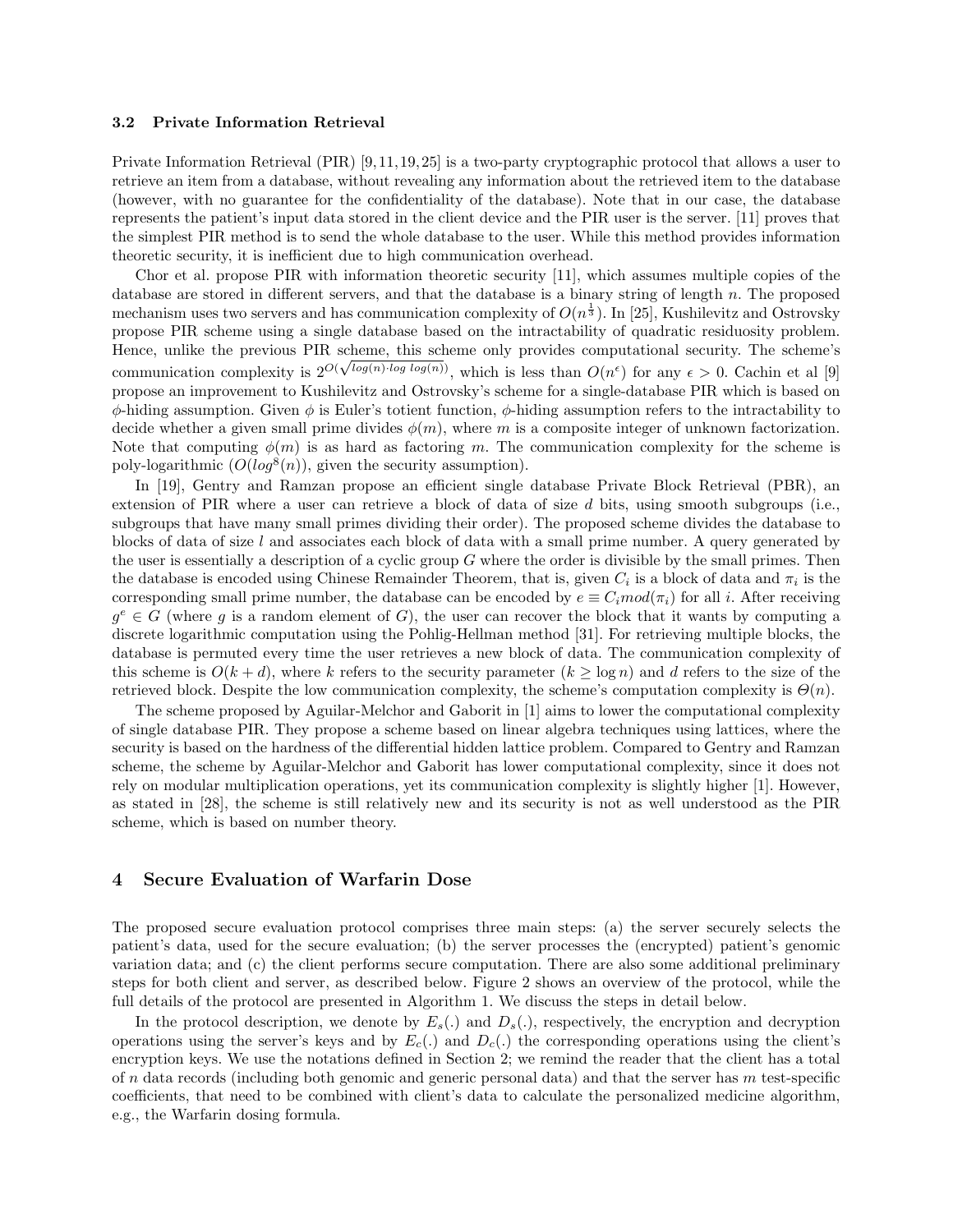

Fig. 2. Secure evaluation protocol for Warfarin dose calculation

## 4.1 Preliminary Operations

We assume that before the protocol is invoked, the client and the server have generated their own set of Paillier encryption keys and have exchanged their public keys. The client also needs to convert the genome data format (in the VCF file), to include numerical values in place of characters that denote specific genetic variations  $(A, G, C, T, N/A)$ . We map each character to a 4-bit value, that is further converted to an integer, in order to facilitate secure computing (we omit details of this mapping due to space constraints).

In the initial step (steps 1 (a) and (b) in Algorithm 1), the client encrypts all of its data and the server encrypts its coefficients with their respective public keys.

## 4.2 Secure Selection

The server first securely selects a subset of client data (step 2 in Algorithm 1), that will be used for computing. This step needs to comply with the confidentiality constraint that the client should not learn which data is required for the test (we note that the requirement that the server should not learn client's data is ensured by having all client data encrypted). The secure selection step can be performed using e.g., PIR. The outcome of this step is the server having a subset of encrypted client data that includes both genomic and other information (see Figure 2).

#### 4.3 Processing of Encrypted Genetic Variation Information

The patient's selected genomic data need to be securely processed before the secure computation. This processing step is required to determine whether the patient has certain genetic variations, as per the Warfarin dose formula (see Table 1). For example, "VKORC1 A/G" in the Warfarin dosing algorithm is a binary indicator of whether the patient's VKORC1 SNP (rs9923231) has the A/G variant. To perform this step, the server tests the selected SNPs for a match with a list of variants (e.g., for VKORC1 SNP, the variants are  $A/A$ ,  $A/G$ ,  $G/G$  and unknown). As the Paillier scheme is used to encrypt the input data, we can use subtraction to accomplish this task. I.e., the SNP variant x represented as an integer (e.g.,  $A/A =$ 1,  $A/G = 2$ ,  $G/G = 3$ , unknown = 0) can be tested against a value t (i.e., a variant of the SNP) to derive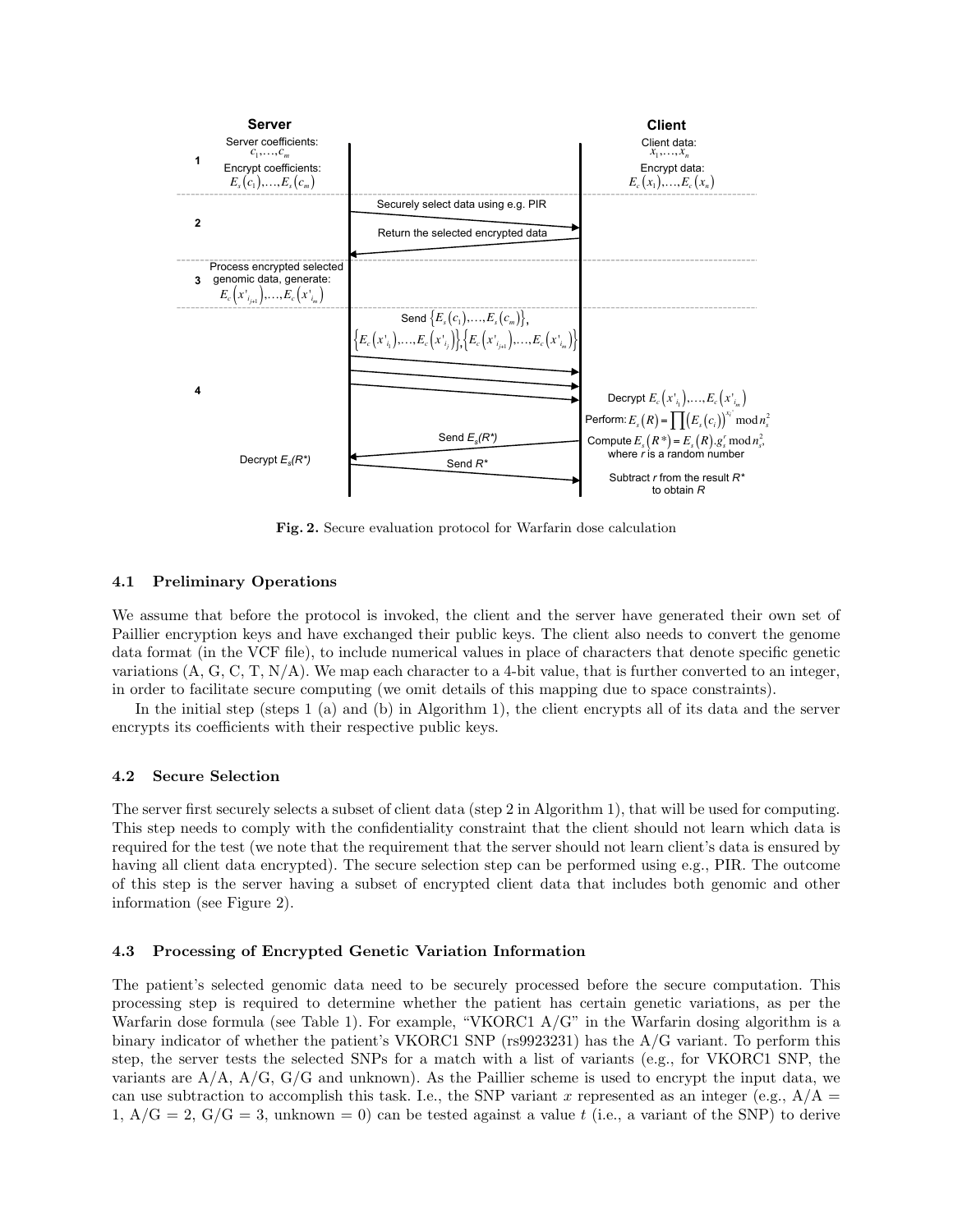Algorithm 1: Secure Evaluation of Warfarin Dose

#### Input:

- $(n_c, g_c)$  Client's public Paillier key, known to all parties
- $(\lambda_c, \mu_c)$  Client's private Paillier key, known only to the client
- $(n_s, q_s)$  Server's public Paillier key, known to all parties
- $(\lambda_s, \mu_s)$  Server's private Paillier key, known only to the server
- $x_1, \ldots, x_n$  Client's input, which consist of genomic and non-genomic data
- $c_1, \ldots, c_m$  Server's input, the coefficients

Output:

Client learns the linear combination result, server learns nothing

- 1 (a) Client: encrypts all the genomic and non-genomic data using its public key  $E_c(x_1), \ldots, E_c(x_n)$ . (b) Server: encrypts the coefficients using its public key  $E_s(c_1), \ldots, E_s(c_m)$ .
- 2 Server: securely selects l client's input data using e.g., PIR. (The server receives the selected encrypted data  $E_c(x_{i_1}), \ldots, E_c(x_{i_l})$  from the client.)
- **3 Server:** processes encrypted selected genetic variation data. This generates  $E_c(x'_{i_{j+1}}), \ldots, E_c(x'_{i_m}).$
- 4 (a) Server: sends the encrypted coefficients  $E_s(c_1), \ldots, E_s(c_m)$ , the encrypted non-genomic data
- $E_c(x'_{i_1}), \ldots, E_c(x'_{i_j})$  (where  $E_c(x'_{i_1}) = E_c(x_{i_1})$ ) and the encrypted genetic variation data  $E_c(x'_{i_{j+1}}), \ldots, E_c(x'_{i_m}).$

(b) Client: decrypts  $E_c(x'_{i_1}), \ldots, E_c(x'_{i_m})$ . For the genetic variation data (i.e.,  $E_c(x'_{i_{j+1}}), \ldots, E_c(x'_{i_m})$ ), convert zero values to 1s and non-zero values to 0s.

- (c) Client: calculates  $E_s(R) = \prod (E_s(c_i))^{x'_i} \mod n_s^2$ , which is effectively the encryption of  $R = \sum c_i \cdot x'_i$ .
- (d) Client: calculates  $E_s(R^*) = E_s(R) \cdot g_s^r \mod n_s^2$  ( $r \in \mathbb{Z}_{n_s}$  is a random number) and sends it to the server. This effectively changes the encrypted value to  $R + r$ .
- (e) Server: decrypts the ciphertext to obtain the plaintext  $R^* = r + \sum c_i \cdot x'_i$ , which it then sends to the client.
- (f) Client: subtracts  $r( \mod n_s)$  from  $R^*$  to obtain the desired outcome R.

the comparison result x'. Given that  $x' = x - t$ , then  $x' = 0$  when  $x = t$  and  $x' \neq 0$  if  $x \neq t$ . Hence, the SNP has a variant  $t$  if the result is 0, other values indicate the absence of this variant.

Some elements in the dosing algorithm need to test the genetic variations of multiple SNPs. For example in Table 1, the elements which have CYP2C9 need to test the variants of two SNPs, i.e., rs1057910 (for CYP2C9 \*1 and CYP2C9 \*3) and rs1799853 (for CYP2C9 \*2). For this, we need to combine the results of the variant testing, which can be performed by adding the comparison results. If all the SNPs tested have the variants, then the combined result will also be 0.

#### 4.4 Secure Computation

Once the processing step is finalized the server sends to the client its encrypted coefficients, the pre-processed encrypted genetic variation data (encrypted using the client's public key) and the remainder of the client's data (i.e., non-genomic data) that did not require processing and is sent with no modifications (step 4(a) in Algorithm 1). Since Paillier encryption does not support multiplication of two ciphertexts, the client needs to decrypt the genetic variation data and the non-genomic data. Furthermore, for the genetic variation data, the client converts zero values to 1s and non-zero values to 0s for use in secure computation (please note the genetic variation result is 0 when a SNP matches a certain variant).

The client then performs the secure computation of the linear combination of the encrypted server's coefficients and the decrypted genetic variation and non-genomic data. Because the server's coefficients are encrypted with the server's public key, the client cannot directly decrypt the linear combination result. Hence, the client selects a random number and adds it to the encrypted linear combination result, and subsequently forwards this (encrypted) sum to the server, as per Figure 2. After receiving the modified linear combination result, the server decrypts the modified result and sends it to the client. (Note that the server cannot determine the secure computation result, as it does not know the value of the random number.) Finally the client subtracts the random number from the modified result to obtain the linear combination result.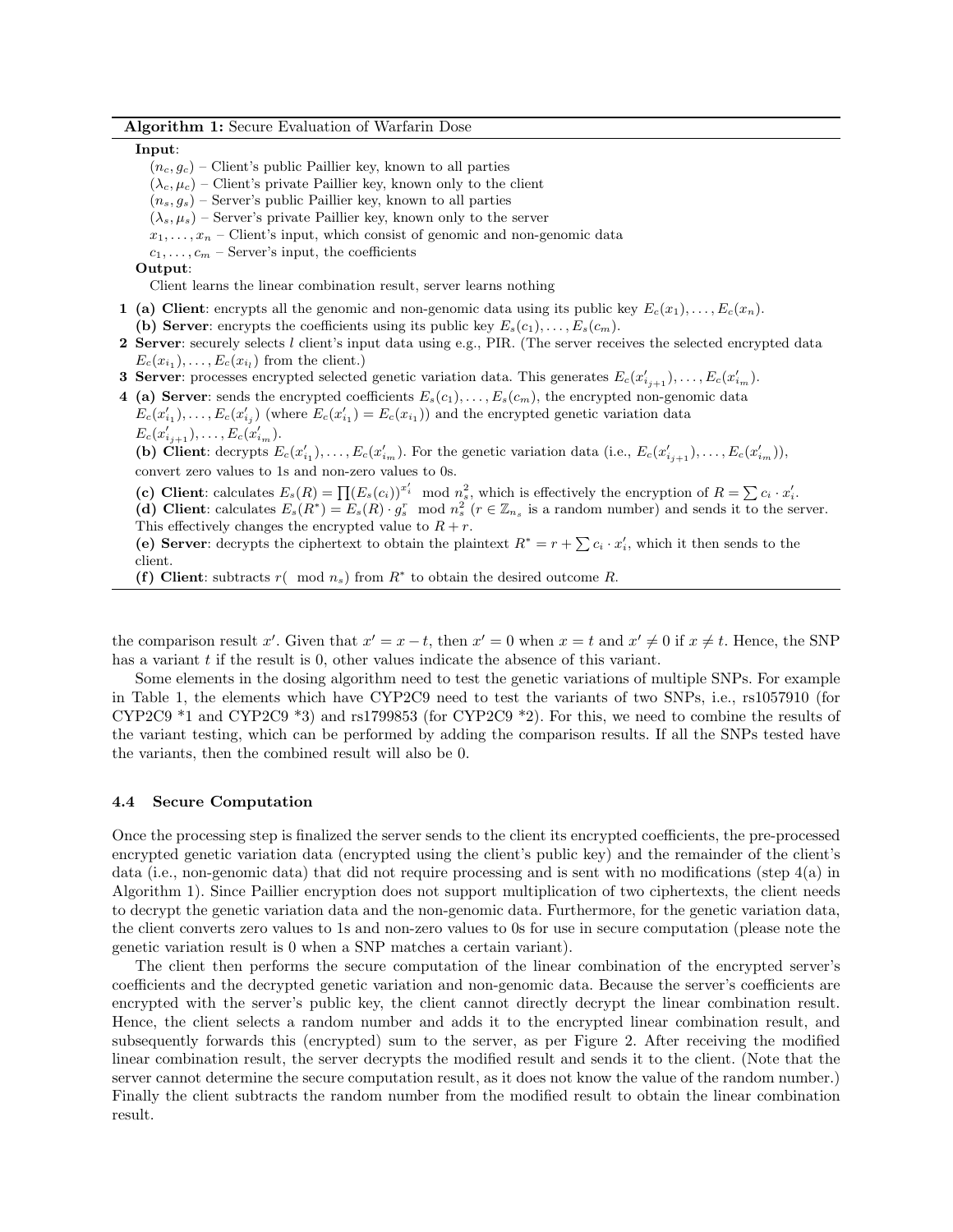# 5 Prototype Implementation

We have implemented a prototype system for Warfarin dosing and other personalized medicine tests, where the client side takes the form of an Android app (Figure 3). We note that our implementation only includes steps 4 (c) - (f) of Algorithm 1 (i.e., it does not yet implement PIR, or server genome data processing), as a first step towards a complete solution, and to enable us to characterise the performance impact of using Paillier encryption. The client is written mostly in HTML 5 and Javascript with Apache Cordova (for easy cross-platform compatibility). The server side of this part of the protocol is straightforward, and is written in Python, using a Paillier encryption library that we are planning to open source.



Fig. 3. Screenshots from our prototype Android app: (a) explaining the privacy implications; (b) requesting testspecific personal details.

We have performed an initial evaluation of selected performance characteristics on the Nexus 5 phone, that has a 2.26GHz CPU and 2GB RAM, with the server running on a dual core 2.36GHz Xeon processor machine with 32GB RAM. We use a 1,024 bit public key for Paillier encryption and the tests were done using our company's Wi-Fi network. For the calculation in Table 1, step 4 (c) involves modular exponentiations of 17 2,048 bit numbers, followed by the modular product of 18 2,048 bit numbers. In our Javascript implementation, step 4 (c) takes around 50 ms on a Nexus 5. Steps 4 (d) - 4 (f) take around 150 ms over an internal Wi-Fi network. We expect that the network usage is latency-limited, since the transmitted data is small (at core, a 2,048 bit number in each direction). Even adding 100 ms expected delay from mobile networks [32], the total duration of 0.3 s for steps 4 (c) - (f) is significantly less than benchmark values for acceptable web browsing [22], where 1.8 s is considered fast, 4.3 s is considered moderate, and 6.8 s is considered slow.

# 6 Discussion

We first discuss the practicality of the proposed secure evaluation protocol, for the client's secure computation and the server's secure selection mechanisms.

The communication overhead for the secure computation protocol described in Section 4 is relatively small. As shown in Section 5, for a 1,024 bit public key, each encrypted value is 2,048 bits long. For the 18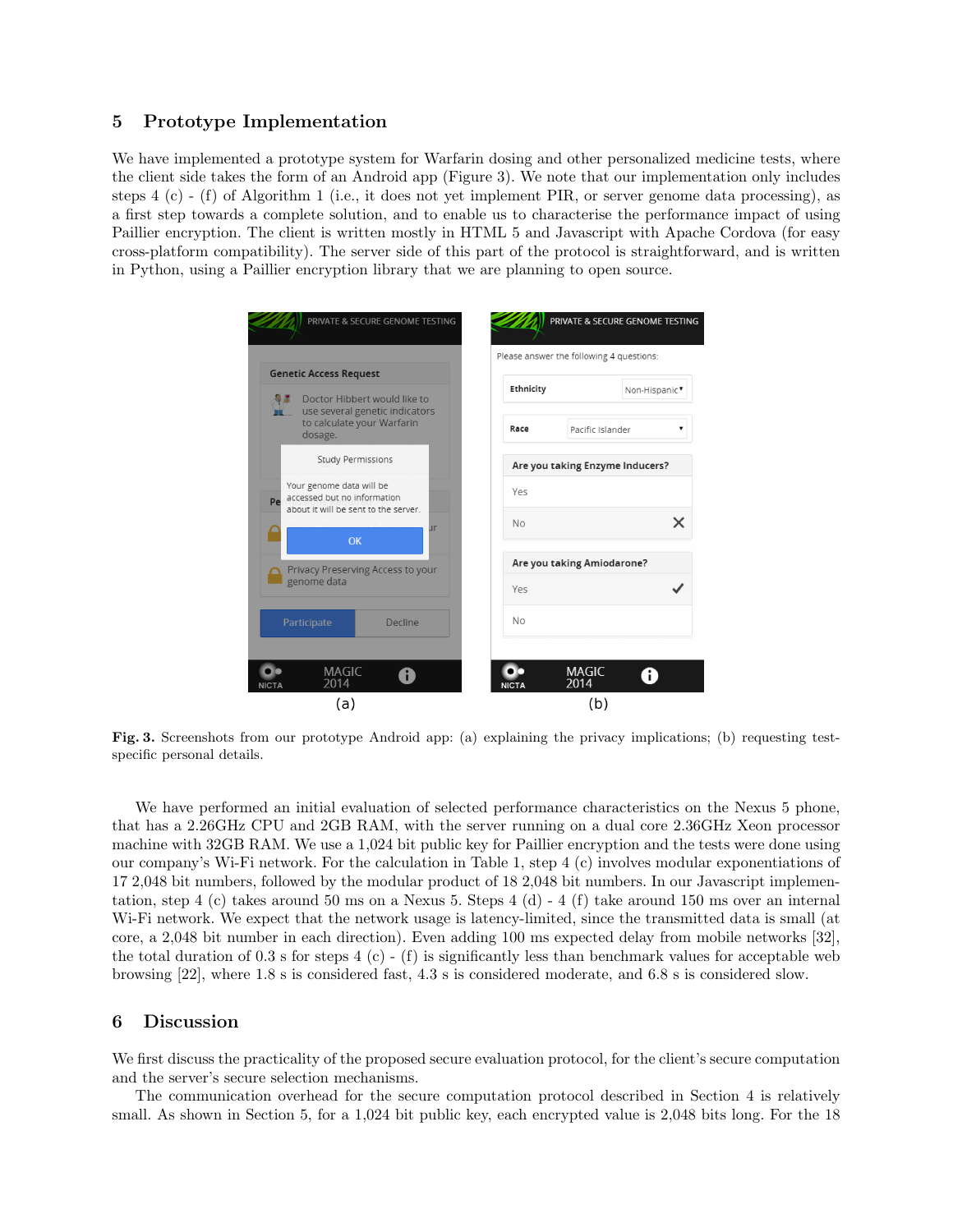coefficients in the Warfarin test, this means a message size of 36,864 bits (around 4 kB). This algorithm is also well within the capabilities (CPU, memory) of the Android based Nexus 5 phone used for the prototype.

The PIR based solution was chosen based on the potential for a lower communication overhead, compared to the naive and  $k$ -out-of-n schemes discussed in Section 3. Considering that the current number of known SNPs is 62.676 million and that the size of ciphertext for each coefficient is 2,048 bits, both the naive and the k-out-of-n based solution that have a communication complexity of  $O(n)$ , would require transfer of around 15GB of data between the client and server, for the secure selection. The PIR scheme proposed in [19] has a communication overhead of  $O(k + d)$  for one block of data, where k is a security parameter and d is the number of retrieved bits. If we adopt  $k=1,024$  (as per [1]) and d as  $11 \cdot 2,048 = 22,528$  (note there are 11 client's data records used in the Warfarin dose calculation), and assuming that we retrieve a large block of data, the communication overhead estimate is a very low 2.875kB. The computation complexity of this scheme however, has not been verified in an implementation up to now, although there is an implementation of the scheme proposed in [1].

We also discuss the security of our proposal. A completely secure protocol would reveal nothing but the personalized medicine dose. This would have been the case if we computed the Warfarin formula with all the genome data and without the secure selection process. In our case, the client learns that certain generic information (age, weight etc. values may be easily recognizable as such) is used in the test. However, most genomic tests use those values (we note that the values also need to be provided to the client app), therefore this is not considered as a threat. The client also learns the values of genetic variations, however these will still not allow the patient to learn the coefficient (all decrypted values for variations in step 4 (a) of Algorithm 1 are binary), but the client may discern, e.g., how many of the coefficients play an active (non-zero) role in the computation. We also note that client can learn coefficients by running the protocol with different inputs, but that would be possible even with an ideal (trusted third party) solution, and can be mitigated by limiting the number of executions of the protocol (e.g., the protocol can run only with doctor's authorization).

# 7 Related Work

Privacy in Genome Wide-Association Study (GWAS) is one of the important topics in genome privacy research. GWAS is an approach to find genetic variations associated with particular diseases.<sup>7</sup> It is useful in finding genetic variations that contribute to common, complex diseases. Homer et al. [21] and Wang et al. [34] demonstrated the privacy risk of releasing GWAS results, even in aggregated form. Consequently, several works [17, 23] proposed methods to protect the privacy of individuals in GWAS results using differential privacy. In particular, Feinberg et al. [17] presented methods for releasing differentially private minor allele frequencies, χ-square statistics and p-value. Johnson and Shmatikov [23] proposed a set of practical privacy preserving algorithms for GWAS datasets, which support exploratory data analysis (i.e., when SNPs are not known a priori). In contrast, Kamm et al. [24] proposed a mechanism for GWAS computation using secure multi-party computation (MPC). To enable MPC, the work assumes that the GWAS datasets are stored in distributed storage using secret sharing technique.

Privacy preserving pattern matching is a commonly used method for private genomic testing [8,15,18,33]. In this case, an entity (e.g., a patient) has a digitized genome and another entity (a medical entity like a physician, a hospital or a pharmaceutical company) has DNA markers (i.e., substrings) that may or may not be present in the digitized genome. The goal is for the patient to learn whether the DNA markers are present in the genome, while ensuring that the DNA markers are not revealed to the patient and that the medical entity learns nothing about the patient's genome. Several privacy-preserving pattern matching schemes based on oblivious automata have been proposed [8, 18, 33]. Furthermore, De Cristofaro et al. [15] proposed a pattern matching scheme that hides the size and the position of the DNA markers in the genome.

Another common method for genomic testing is sequence comparison [7,14,16,35]. These works considered the scenario where two entities want to determine whether two genomes are closely related. Wang et al. [35] proposed a distributed framework for privacy preserving sequence comparison using program specialization, which partitions a genomic computation according to the sensitivity level of the genome data. Eppstein et al. [16] studied a method to improve the efficiency of privacy preserving compressed DNA sequence comparison, and proposed a privacy-enhanced invertible bloom filter to compute set difference. Baldi et

<sup>7</sup> "What is a genome-wide association study?", at https://www.genome.gov/20019523#gwas-1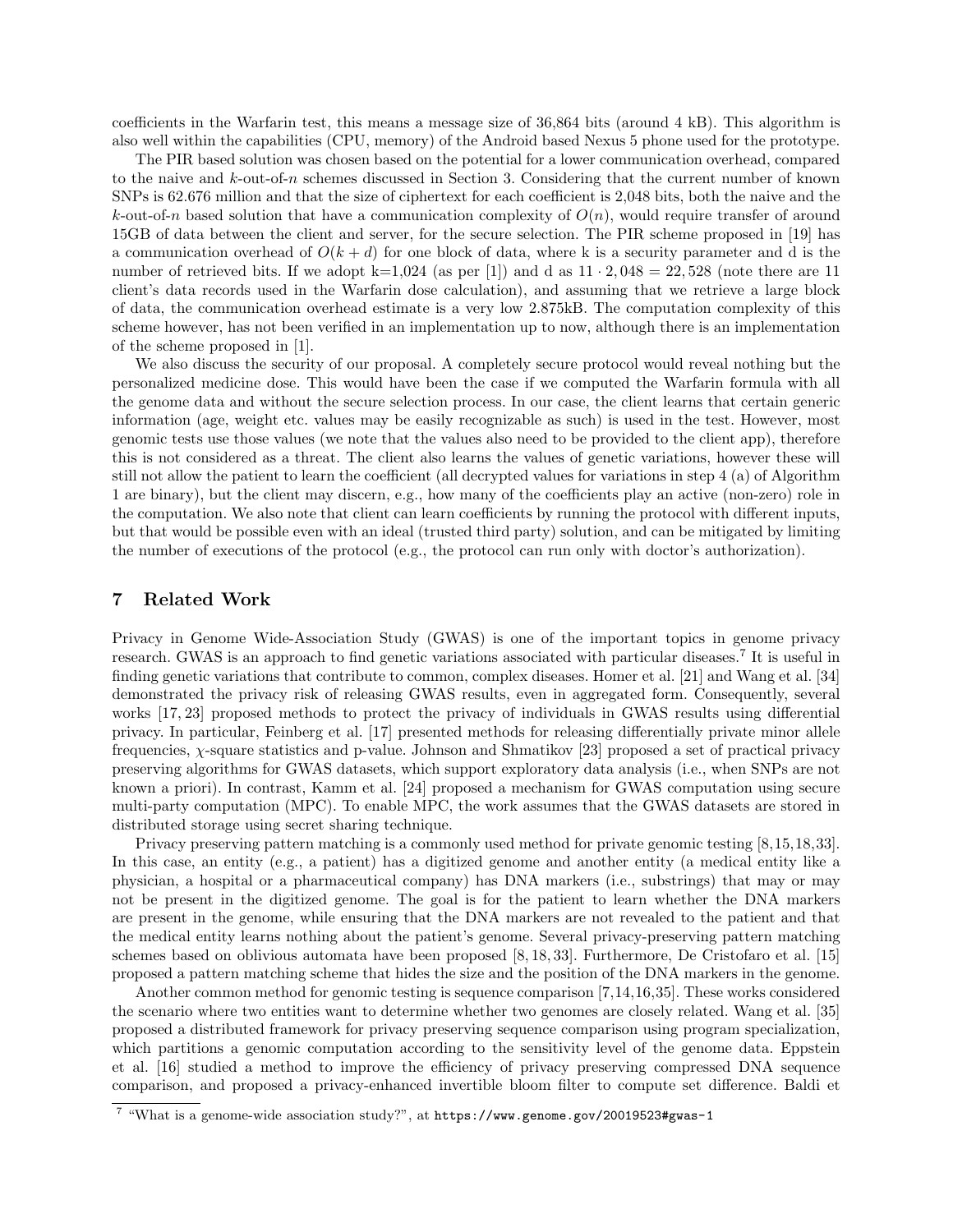al. [7] presented privacy preserving techniques for paternity tests, personalized medicine and genetic tests based on private set operations. The techniques were implemented as Genodroid for Android phone [14].

Ayday et al. [3, 4] stated that pattern matching and sequence comparison are not sufficient for genomic testing. Their work computed a disease susceptibility test using weighted average. The privacy preserving techniques relied on a modified Paillier cryptosystem and on proxy re-encryption. Furthermore, they proposed a Storage and Processing Unit (SPU), which stores the encrypted patients' genomes and perform the computation. The scheme in [5] performed the same test, while including clinical and environmental data of the patients besides their genome data. Note that these works involve secure computation of weighted average, which is similar to our proposal. The main difference is in the architecture, where in our case the majority of the secure computation is performed on the patient's device, while in these works the computation is performed on the SPU.

Finally, Ayday et al. [6] proposed a privacy preserving system for the storage, retrieval and processing of raw genomic data. The system allows a medical entity to privately retrieve a subset of the genome (short reads) without revealing the test to the genome data centre. In addition, Chen et al. [10] presented a privacy preserving mapping technique for DNA sequence analysis, where the computation is outsourced to hybrid clouds (i.e., a combination of private and public clouds).

# 8 Conclusion

This paper presents a protocol for secure computations in personalized medicine. The scheme is based on a combination of partially homomorphic Paillier cryptosystem, PIR and additional steps that enable a client mobile device with personal (including genome) data to compute tests (we use the Warfarin dosing example) in a way that preserves the privacy of personal data and the details of the test. We present details of a partial implementation of this protocol. Future work includes full protocol implementation and evaluation of user acceptability of the system.

# References

- 1. Aguilar-Melchor, C., Gaborit, P.: A lattice-based computationally-efficient private information retrieval protocol. In: Western European Workshop on Research in Cryptology. (2007)
- 2. Ayday, E., Cristofaro, E.D., Hubaux, J.P., Tsudik, G.: The chills and thrills of whole genome sequencing. CoRR abs/1306.1264 (2013)
- 3. Ayday, E., Raisaro, J.L., Hubaux, J.P.: Personal Use of the Genomic Data: Privacy vs. storage Cost. In: IEEE Global Communications Conference, Exhibition and Industry Forum GLOBECOM. (2013)
- 4. Ayday, E., Raisaro, J.L., Hubaux, J.P., Rougemont, J.: Protecting and evaluating genomic privacy in medical tests and personalized medicine. In: Proceedings of the 12th ACM Workshop on Workshop on Privacy in the Electronic Society, New York, NY, USA, ACM (2013) 95–106
- 5. Ayday, E., Raisaro, J.L., McLaren, P.J., Fellay, J., Hubaux, J.P.: Privacy-preserving computation of disease risk by using genomic, clinical, and environmental data. In: Presented as part of the 2013 USENIX Workshop on Health Information Technologies, Washington, D.C., USENIX (2013)
- 6. Ayday, E., Raisaro, J., Hengartner, U., Molyneaux, A., Hubaux, J.P.: Privacy-preserving processing of raw genomic data. In: Data Privacy Management and Autonomous Spontaneous Security. Springer Berlin Heidelberg (2014) 133–147
- 7. Baldi, P., Baronio, R., De Cristofaro, E., Gasti, P., Tsudik, G.: Countering gattaca: Efficient and secure testing of fully-sequenced human genomes. In: Proceedings of the 18th ACM Conference on Computer and Communications Security, New York, NY, USA, ACM (2011) 691–702
- 8. Blanton, M., Aliasgari, M.: Secure outsourcing of dna searching via finite automata. In: Proceedings of the 24th Annual IFIP WG 11.3 Working Conference on Data and Applications Security and Privacy, Berlin, Heidelberg, Springer-Verlag (2010) 49–64
- 9. Cachin, C., Micali, S., Stadler, M.: Computationally private information retrieval with polylogarithmic communication. In: Advances in Cryptology EUROCRYPT 99. Volume 1592. Springer Berlin Heidelberg (1999) 402–414
- 10. Chen, Y., Peng, B., Wang, X., Tang, H.: Large-scale privacy-preserving mapping of human genomic sequences on hybrid clouds. In: Proceeding of the 19th network & distributed system security symposium. (2012)
- 11. Chor, B., Kushilevitz, E., Goldreich, O., Sudan, M.: Private information retrieval. J. ACM 45(6) (November 1998) 965–981